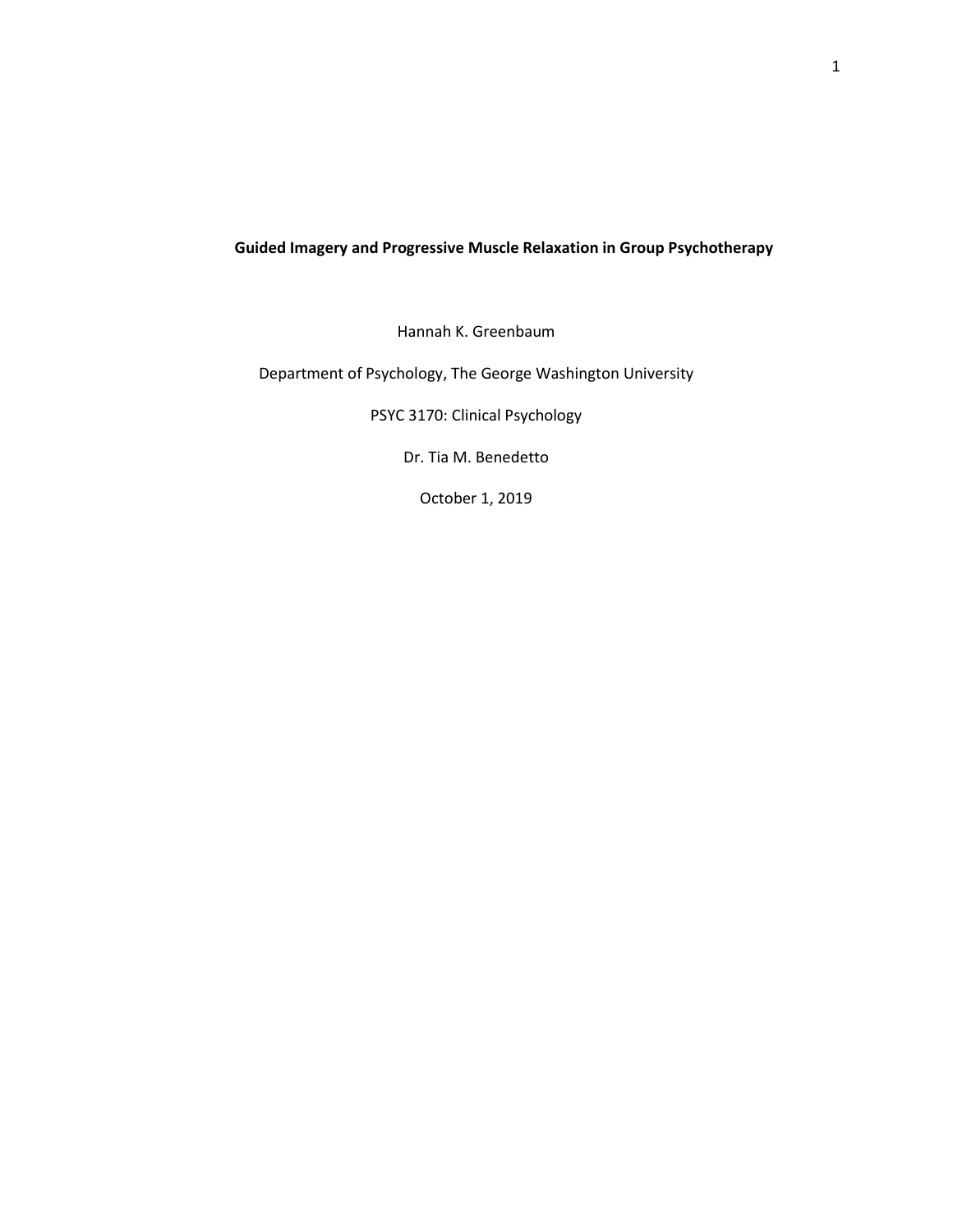#### **Guided Imagery and Progressive Muscle Relaxation in Group Psychotherapy**

A majority of Americans experience stress in their daily lives (American Psychological Association, 2017). Thus, an important goal of psychological research is to evaluate techniques that promote stress reduction and relaxation. Two techniques that have been associated with reduced stress and increased relaxation in psychotherapy contexts are guided imagery and progressive muscle relaxation (McGuigan & Lehrer, 2007). *Guided imagery* aids individuals in connecting their internal and external experiences, allowing them, for example, to feel calmer externally because they practice thinking about calming imagery. *Progressive muscle relaxation* involves diaphragmatic breathing and the tensing and releasing of 16 major muscle groups; together these behaviors lead individuals to a more relaxed state (Jacobson, 1938; Trakhtenberg, 2008). Guided imagery and progressive muscle relaxation are both cognitive behavioral techniques (Yalom & Leszcz, 2005) in which individuals focus on the relationship among thoughts, emotions, and behaviors (White, 2000).

Group psychotherapy effectively promotes positive treatment outcomes in patients in a costeffective way. Its efficacy is in part attributable to variables unique to the group experience of therapy as compared with individual psychotherapy (Bottomley, 1996; Yalom & Leszcz, 2005). That is, the group format helps participants feel accepted and better understand their common struggles; at the same time, interactions with group members provide social support and models of positive behavior (Yalom & Leszcz, 2005). Thus, it is useful to examine how stress reduction and relaxation can be enhanced in a group context.

The purpose of this literature review is to examine the research base on guided imagery and progressive muscle relaxation in group psychotherapy contexts. I provide overviews of both guided imagery and progressive muscle relaxation, including theoretical foundations and historical context. Then I examine guided imagery and progressive muscle relaxation as used on their own as well as in combination as part of group psychotherapy (see Baider et al., 1994, for more). Throughout the review, I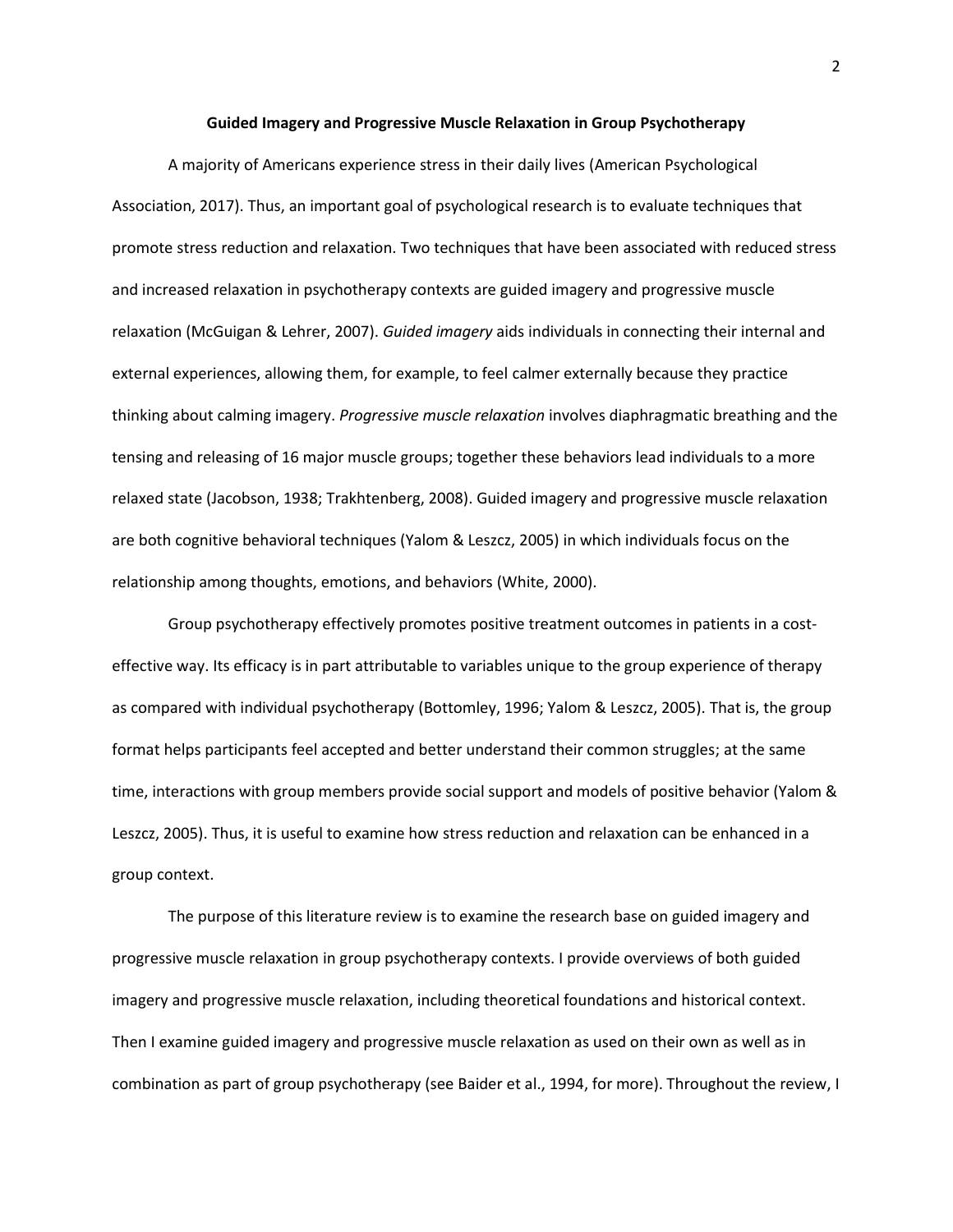highlight themes in the research. Finally, I end by pointing out limitations in the existing literature and exploring potential directions for future research.

## **Guided Imagery**

## **Features of Guided Imagery**

Guided imagery involves a person visualizing a mental image and engaging each sense (e.g., sight, smell, touch) in the process. Guided imagery was first examined in a psychological context in the 1960s, when the behavior theorist Joseph Wolpe helped pioneer the use of relaxation techniques such as aversive imagery, exposure, and imaginal flooding in behavior therapy (Achterberg, 1985; Utay & Miller, 2006). Patients learn to relax their bodies in the presence of stimuli that previously distressed them, to the point where further exposure to the stimuli no longer provokes a negative response (Achterberg, 1985).

Contemporary research supports the efficacy of guided imagery interventions for treating medical, psychiatric, and psychological disorders (Utay & Miller, 2006). Guided imagery is typically used to pursue treatment goals such as improved relaxation, sports achievement, and pain reduction. Guided imagery techniques are often paired with breathing techniques and other forms of relaxation, such as mindfulness (see Freebird Meditations, 2012). The evidence is sufficient to call guided imagery an effective, evidence-based treatment for a variety of stress-related psychological concerns (Utay & Miller, 2006).

#### **Guided Imagery in Group Psychotherapy**

Guided imagery exercises improve treatment outcomes and prognosis in group psychotherapy contexts (Skovholt & Thoen, 1987). Lange (1982) underscored two such benefits by showing (a) the role of the group psychotherapy leader in facilitating reflection on the guided imagery experience, including difficulties and stuck points, and (b) the benefits achieved by social comparison of guided imagery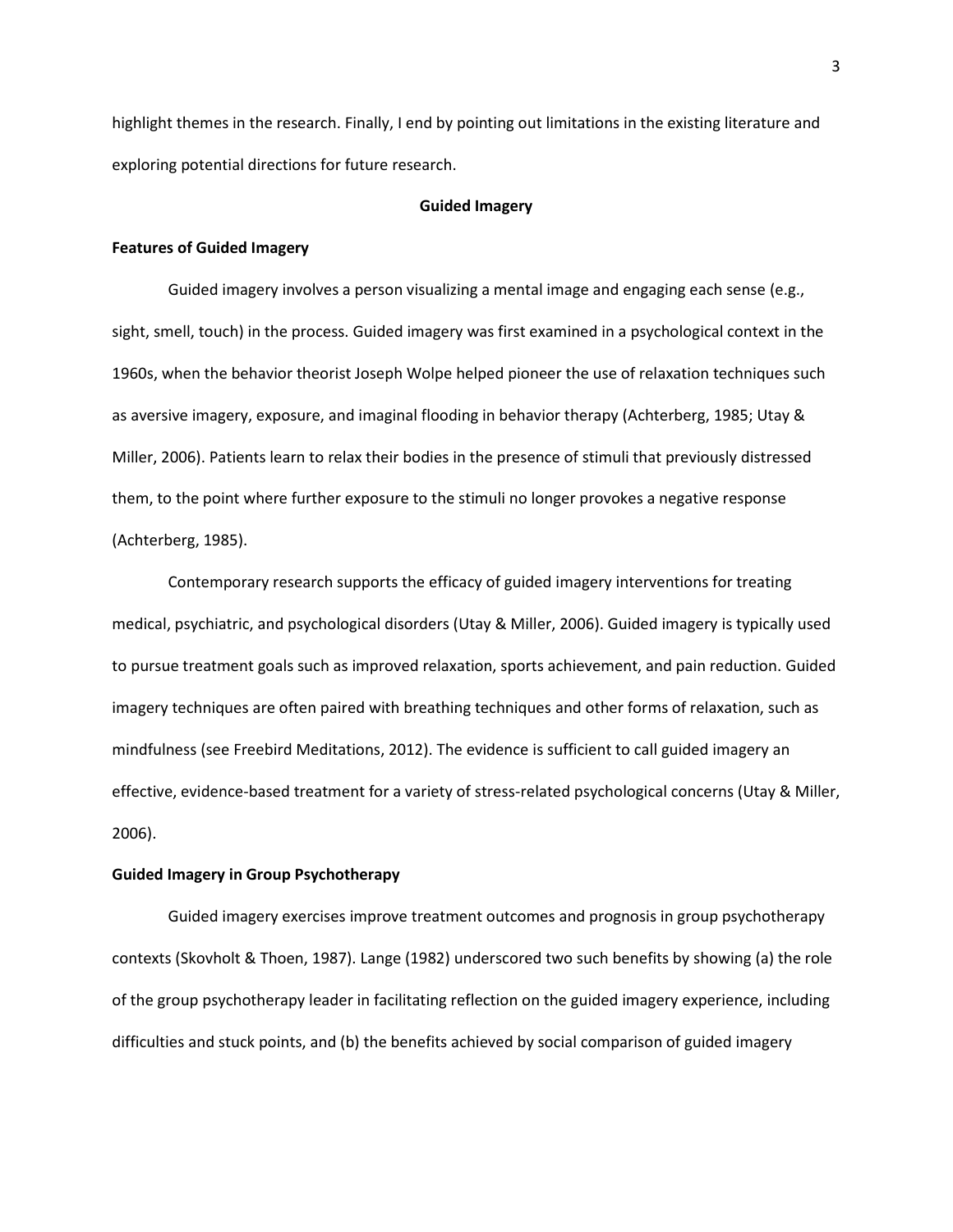experiences between group members. Teaching techniques and reflecting on the group process are unique components of guided imagery received in a group context (Yalom & Leszcz, 2005).

Empirical research focused on guided imagery interventions supports the efficacy of the technique with a variety of populations within hospital settings, with positive outcomes for individuals diagnosed with depression, anxiety, and eating disorders (Utay & Miller, 2006). Guided imagery and relaxation techniques have even been found to "reduce distress and allow the immune system to function more effectively" (Trakhtenberg, 2008, p. 850). For example, Holden-Lund (1988) examined effects of a guided imagery intervention on surgical stress and wound healing in a group of 24 patients. Patients listened to guided imagery recordings and reported reduced state anxiety, lower cortisol levels following surgery, and less irritation in wound healing compared with a control group. Holden-Lund concluded that the guided imagery recordings contributed to improved surgical recovery. It would be interesting to see how the results might differ if guided imagery was practiced continually in a group context.

Guided imagery has also been shown to reduce stress, length of hospital stay, and symptoms related to medical and psychological conditions (Scherwitz et al., 2005). For example, Ball et al. (2003) conducted guided imagery in a group psychotherapy format with 11 children (ages 5–18) experiencing recurrent abdominal pain. Children in the treatment group (*n* = 5) participated in four weekly group psychotherapy sessions where guided imagery techniques were implemented. Data collected via pain diaries and parent and child psychological surveys showed that patients reported a 67% decrease in pain. Despite a small sample size, which contributed to low statistical power, the researchers concluded that guided imagery in a group psychotherapy format was effective in reducing pediatric recurrent abdominal pain.

However, in the majority of guided imagery studies, researchers have not evaluated the technique in the context of traditional group psychotherapy. Rather, in these studies participants usually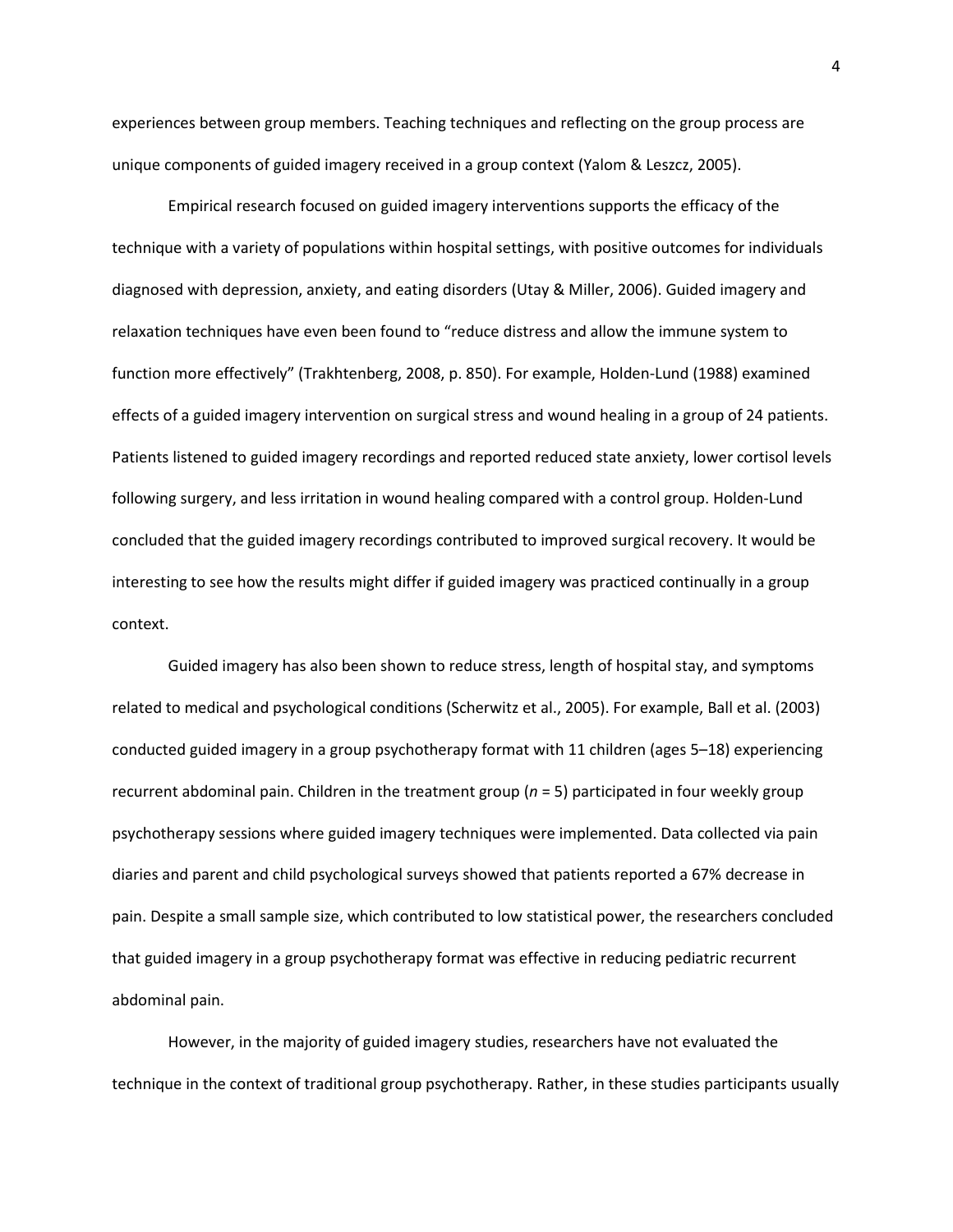met once in a group to learn guided imagery and then practiced guided imagery individually on their own (see Menzies et al., 2014, for more). Thus, it is unknown whether guided imagery would have different effects if implemented on an ongoing basis in group psychotherapy.

#### **Progressive Muscle Relaxation**

#### **Features of Progressive Muscle Relaxation**

Progressive muscle relaxation involves diaphragmatic or deep breathing and the tensing and releasing of muscles in the body (Jacobson, 1938). Edmund Jacobson developed progressive muscle relaxation in 1929 (as cited in Peterson et al., 2011) and directed participants to practice progressive muscle relaxation several times a week for a year. After examining progressive muscle relaxation as an intervention for stress or anxiety, Joseph Wolpe (1960; as cited in Peterson et al., 2011) theorized that relaxation was a promising treatment. In 1973, Bernstein and Borkovec created a manual for helping professionals to teach their clients progressive muscle relaxation, thereby bringing progressive muscle relaxation into the fold of interventions used in cognitive behavior therapy. In its current state, progressive muscle relaxation is often paired with relaxation training and described within a relaxation framework (see Freebird Meditations, 2012, for more).

Research on the use of progressive muscle relaxation for stress reduction has demonstrated the efficacy of the method (McGuigan & Lehrer, 2007). As clients learn how to tense and release different muscle groups, the physical relaxation achieved then influences psychological processes (McCallie et al., 2006). For example, progressive muscle relaxation can help alleviate tension headaches, insomnia, pain, and irritable bowel syndrome. This research demonstrates that relaxing the body can also help relax the mind and lead to physical benefits.

## **Progressive Muscle Relaxation in Group Psychotherapy**

Limited, but compelling, research has examined progressive muscle relaxation within group psychotherapy. Progressive muscle relaxation has been used in outpatient and inpatient hospital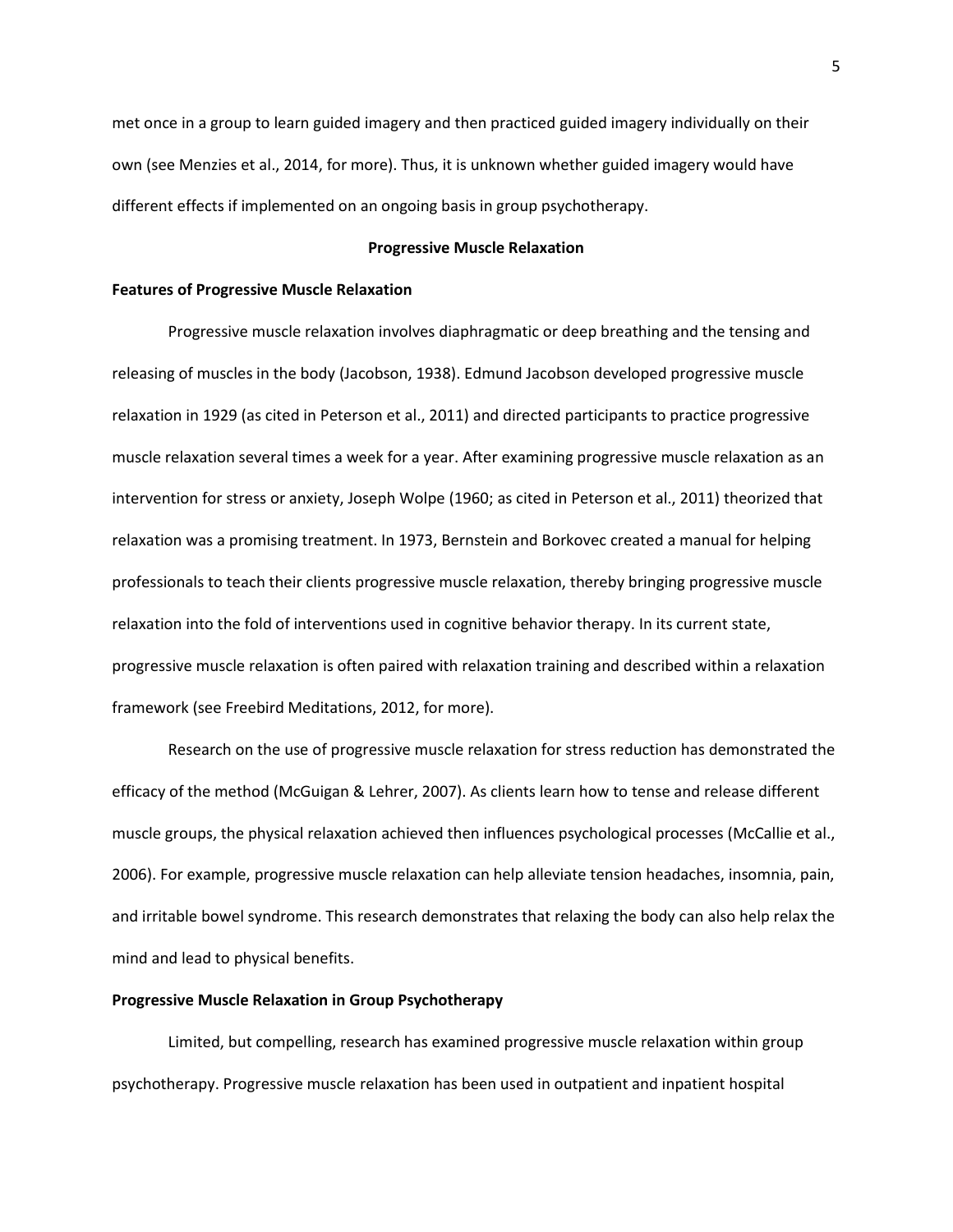settings to reduce stress and physical symptoms (Peterson et al., 2011). For example, the U.S. Department of Veterans Affairs integrates progressive muscle relaxation into therapy skills groups (Hardy, 2017). The goal is for group members to practice progressive muscle relaxation throughout their inpatient stay and then continue the practice at home to promote ongoing relief of symptoms (Yalom & Leszcz, 2005).

Yu (2004) examined the effects of multimodal progressive muscle relaxation on psychological distress in 121 elderly patients with heart failure. Participants were randomized into experimental and control groups. The experimental group received biweekly group sessions on progressive muscle relaxation, as well as tape-directed self-practice and a revision workshop. The control group received follow-up phone calls as a placebo. Results indicated that the experimental group exhibited significant improvement in reports of psychological distress compared with the control group. Although this study incorporated a multimodal form of progressive muscle relaxation, the experimental group met biweekly in a group format; thus, the results may be applicable to group psychotherapy.

Progressive muscle relaxation has also been examined as a stress-reduction intervention with large groups, albeit not therapy groups. Rausch et al. (2006) exposed a group of 387 college students to 20 min of either meditation, progressive muscle relaxation, or waiting as a control condition. Students exposed to meditation and progressive muscle relaxation recovered more quickly from subsequent stressors than did students in the control condition. Rausch et al. (2006) concluded the following:

A mere 20 min of these group interventions was effective in reducing anxiety to normal levels . . . merely 10 min of the interventions allowed [the high-anxiety group] to recover from the stressor. Thus, brief interventions of meditation and progressive muscle relaxation may be effective for those with clinical levels of anxiety and for stress recovery when exposed to brief, transitory stressors. (p. 287)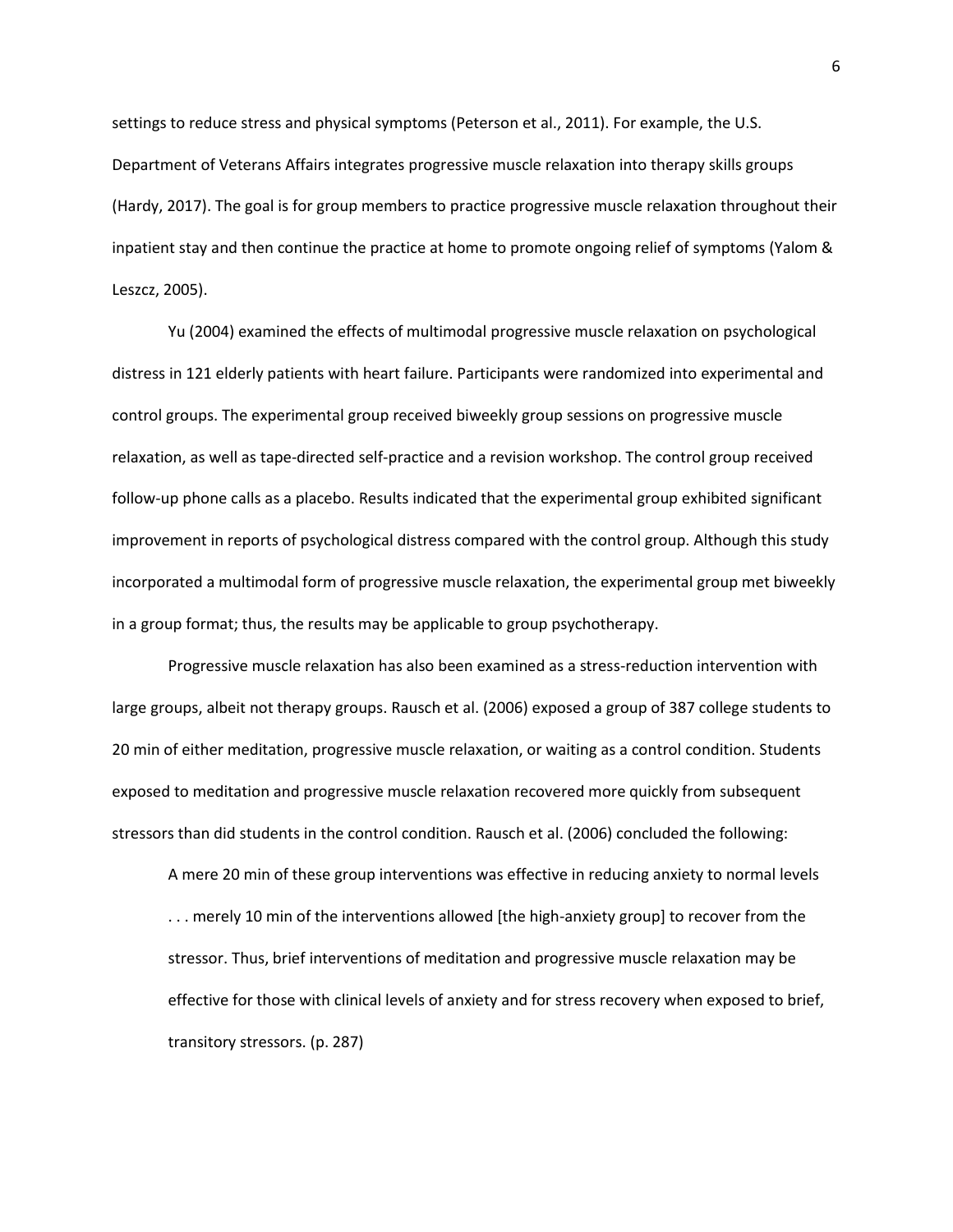Thus, even small amounts of progressive muscle relaxation can be beneficial for people experiencing anxiety.

## **Guided Imagery and Progressive Muscle Relaxation in Group Psychotherapy**

Combinations of relaxation training techniques, including guided imagery and progressive muscle relaxation, have been shown to improve psychiatric and medical symptoms when delivered in a group psychotherapy context (Bottomley, 1996; Cunningham & Tocco, 1989). The research supports the existence of immediate and long-term positive effects of guided imagery and progressive muscle relaxation delivered in group psychotherapy (Baider et al., 1994). For example, Cohen and Fried (2007) examined the effect of group psychotherapy on 114 women diagnosed with breast cancer. The researchers randomly assigned participants to three groups: (a) a control group, (b) a relaxation psychotherapy group that received guided imagery and progressive muscle relaxation interventions, or (c) a cognitive behavioral therapy group. Participants reported less psychological distress in both intervention groups compared with the control group, and participants in the relaxation psychotherapy group reported reduced symptoms related to sleep and fatigue. The researchers concluded that relaxation training using guided imagery and progressive muscle relaxation in group psychotherapy is effective for relieving distress in women diagnosed with breast cancer. These results further support the utility of guided imagery and progressive muscle relaxation within the group psychotherapy modality.

#### **Conclusion**

#### **Limitations of Existing Research**

Research on the use of guided imagery and progressive muscle relaxation to achieve stress reduction and relaxation is compelling but has significant limitations. Psychotherapy groups that implement guided imagery and progressive muscle relaxation are typically homogeneous, time limited, and brief (Yalom & Leszcz, 2005). Relaxation training in group psychotherapy typically includes only one or two group meetings focused on these techniques (Yalom & Leszcz, 2005); thereafter, participants are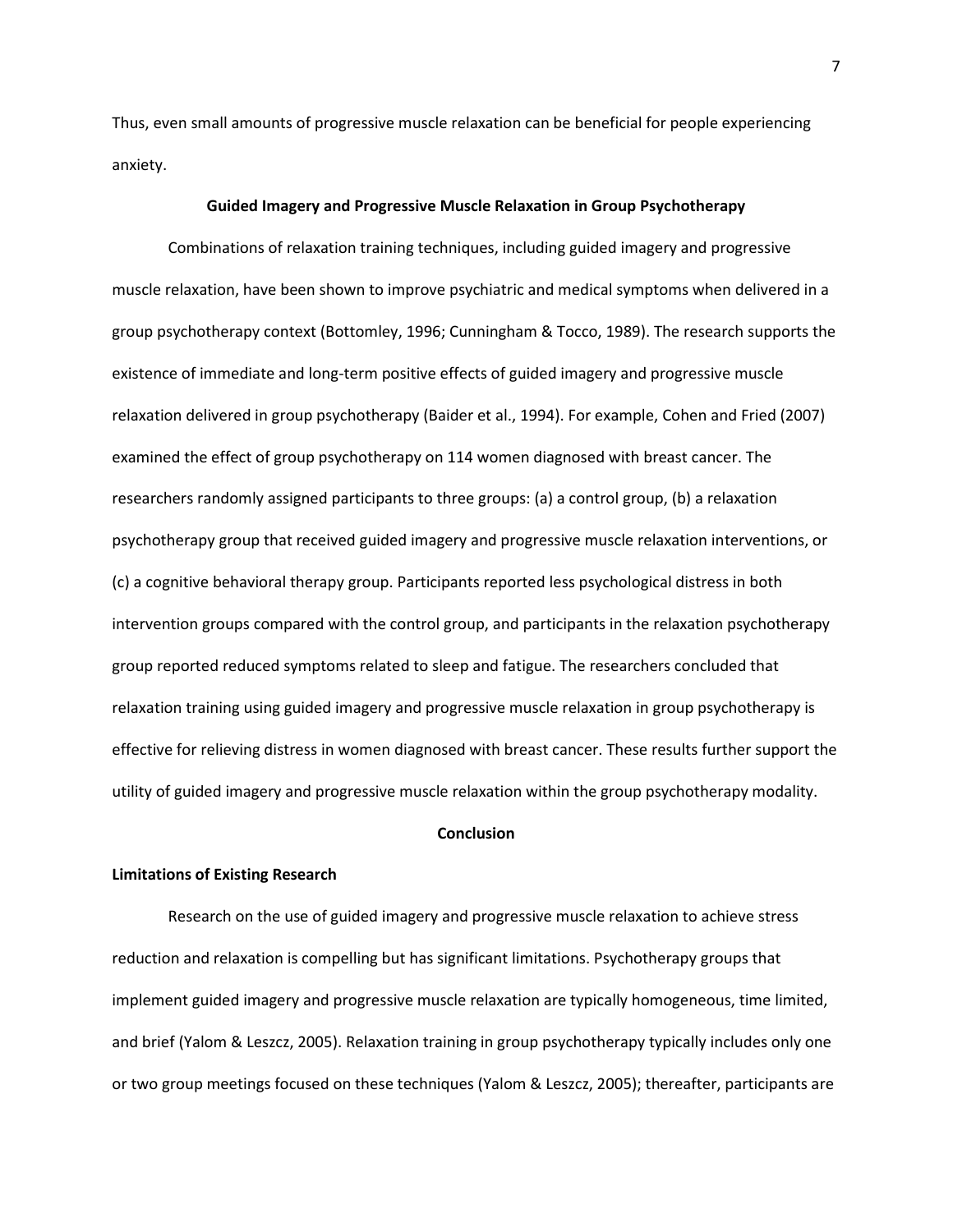usually expected to practice the techniques by themselves (see Menzies et al., 2014). Future research should address how these relaxation techniques can assist people in diverse groups and how the impact of relaxation techniques may be amplified if treatments are delivered in the group setting over time.

Future research should also examine differences in inpatient versus outpatient psychotherapy groups as well as structured versus unstructured groups. The majority of research on the use of guided imagery and progressive muscle relaxation with psychotherapy groups has used unstructured inpatient groups (e.g., groups in a hospital setting). However, inpatient and outpatient groups are distinct, as are structured versus unstructured groups, and each format offers potential advantages and limitations (Yalom & Leszcz, 2005). For example, an advantage of an unstructured group is that the group leader can reflect the group process and focus on the "here and now," which may improve the efficacy of the relaxation techniques (Yalom & Leszcz, 2005). However, research also has supported the efficacy of structured psychotherapy groups for patients with a variety of medical, psychiatric, and psychological disorders (Hashim & Zainol, 2015; see also Baider et al., 1994; Cohen & Fried, 2007). Empirical research assessing these interventions is limited, and further research is recommended.

## **Directions for Future Research**

There are additional considerations when interpreting the results of previous studies and planning for future studies of these techniques. For example, a lack of control groups and small sample sizes have contributed to low statistical power and limited the generalizability of findings. Although the current data support the efficacy of psychotherapy groups that integrate guided imagery and progressive muscle relaxation, further research with control groups and larger samples would bolster confidence in the efficacy of these interventions. In order to recruit larger samples and to study participants over time, researchers will need to overcome challenges of participant selection and attrition. These factors are especially relevant within hospital settings because high patient turnover rates and changes in medical status may contribute to changes in treatment plans that affect group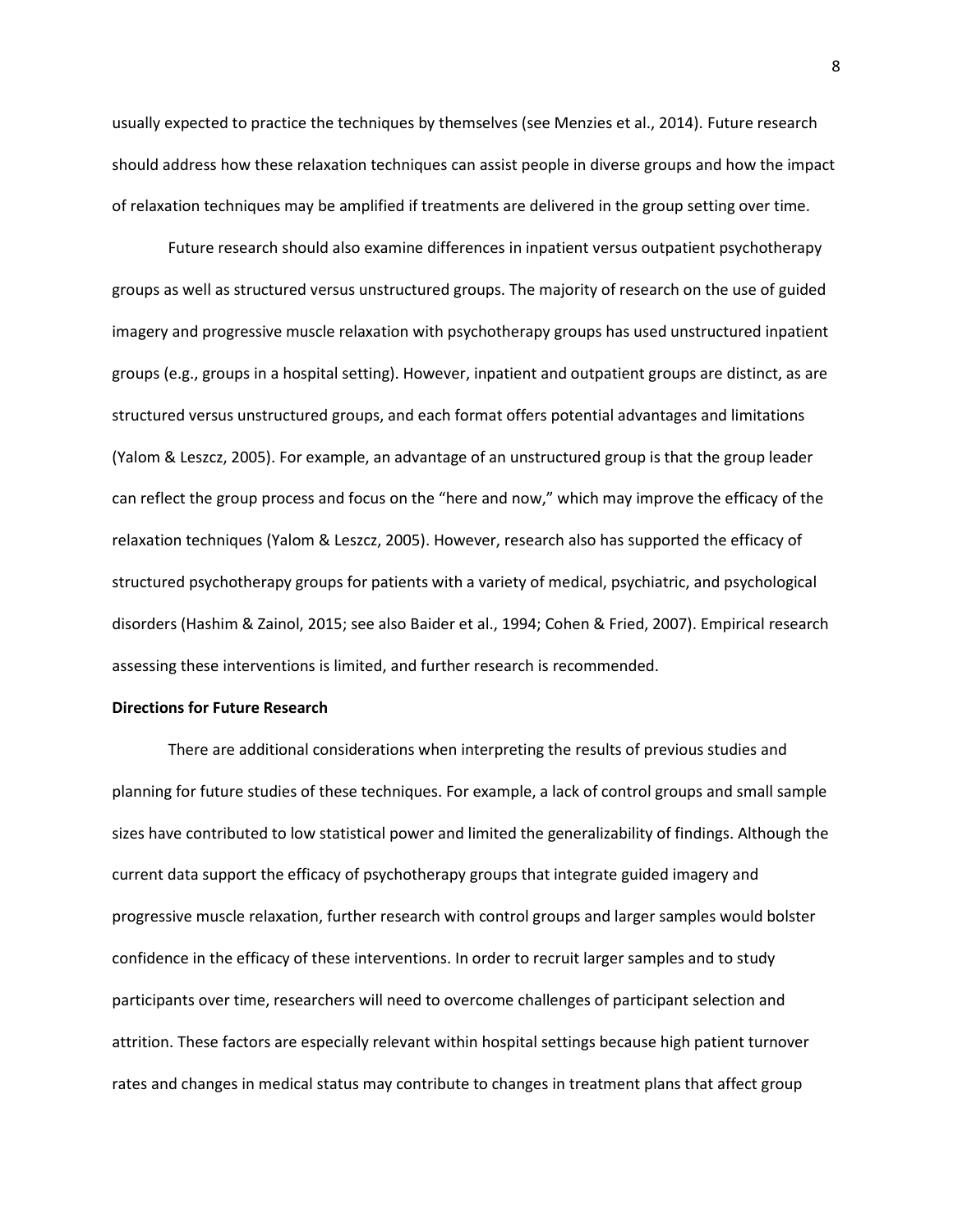participation (L. Plum, personal communication, March 17, 2019). Despite these challenges, continued research examining guided imagery and progressive muscle relaxation interventions within group psychotherapy is warranted (Scherwitz et al., 2005). The results thus far are promising, and further investigation has the potential to make relaxation techniques that can improve people's lives more effective and widely available.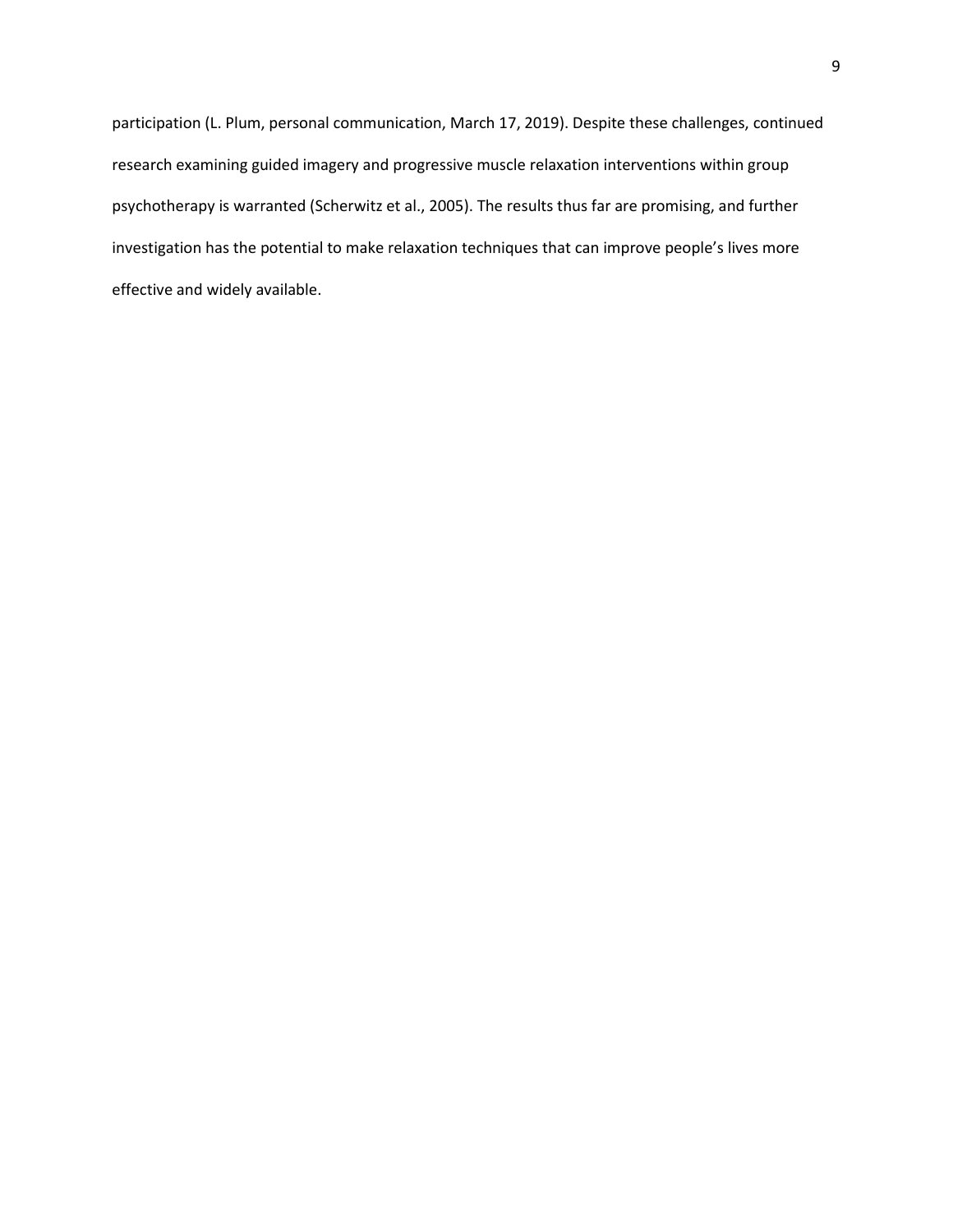#### **References**

Achterberg, J. (1985). *Imagery in healing*. Shambhala Publications.

American Psychological Association. (2017). *Stress in America: The state of our nation*.

<https://www.apa.org/news/press/releases/stress/2017/state-nation.pdf>

- Baider, L., Uziely, B., & Kaplan De-Nour, A. (1994). Progressive muscle relaxation and guided imagery in cancer patients. *General Hospital Psychiatry*, *16*(5), 340–347[. https://doi.org/10.1016/0163-](https://doi.org/10.1016/0163-8343(94)90021-3) [8343\(94\)90021-3](https://doi.org/10.1016/0163-8343(94)90021-3)
- Ball, T. M., Shapiro, D. E., Monheim, C. J., & Weydert, J. A. (2003). A pilot study of the use of guided imagery for the treatment of recurrent abdominal pain in children. *Clinical Pediatrics*, *42*(6), 527–532.<https://doi.org/10.1177/000992280304200607>
- Bernstein, D. A., & Borkovec, T. D. (1973). *Progressive relaxation training: A manual for the helping professions*. Research Press.
- Bottomley, A. (1996). Group cognitive behavioural therapy interventions with cancer patients: A review of the literature. *European Journal of Cancer Cure*, *5*(3), 143–146.

<https://doi.org/10.1111/j.1365-2354.1996.tb00225.x>

Cohen, M., & Fried, G. (2007). Comparing relaxation training and cognitive-behavioral group therapy for women with breast cancer. *Research on Social Work Practice*, *17*(3), 313–323.

<https://doi.org/10.1177/1049731506293741>

Cunningham, A. J., & Tocco, E. K. (1989). A randomized trial of group psychoeducational therapy for cancer patients. *Patient Education and Counseling*, *14*(2), 101–114.

[https://doi.org/10.1016/0738-3991\(89\)90046-3](https://doi.org/10.1016/0738-3991(89)90046-3)

Freebird Meditations. (2012, June 17). *Progressive muscle relaxation guided meditation* [Video]. YouTube[. https://www.youtube.com/watch?v=fDZI-4udE\\_o](https://www.youtube.com/watch?v=fDZI-4udE_o)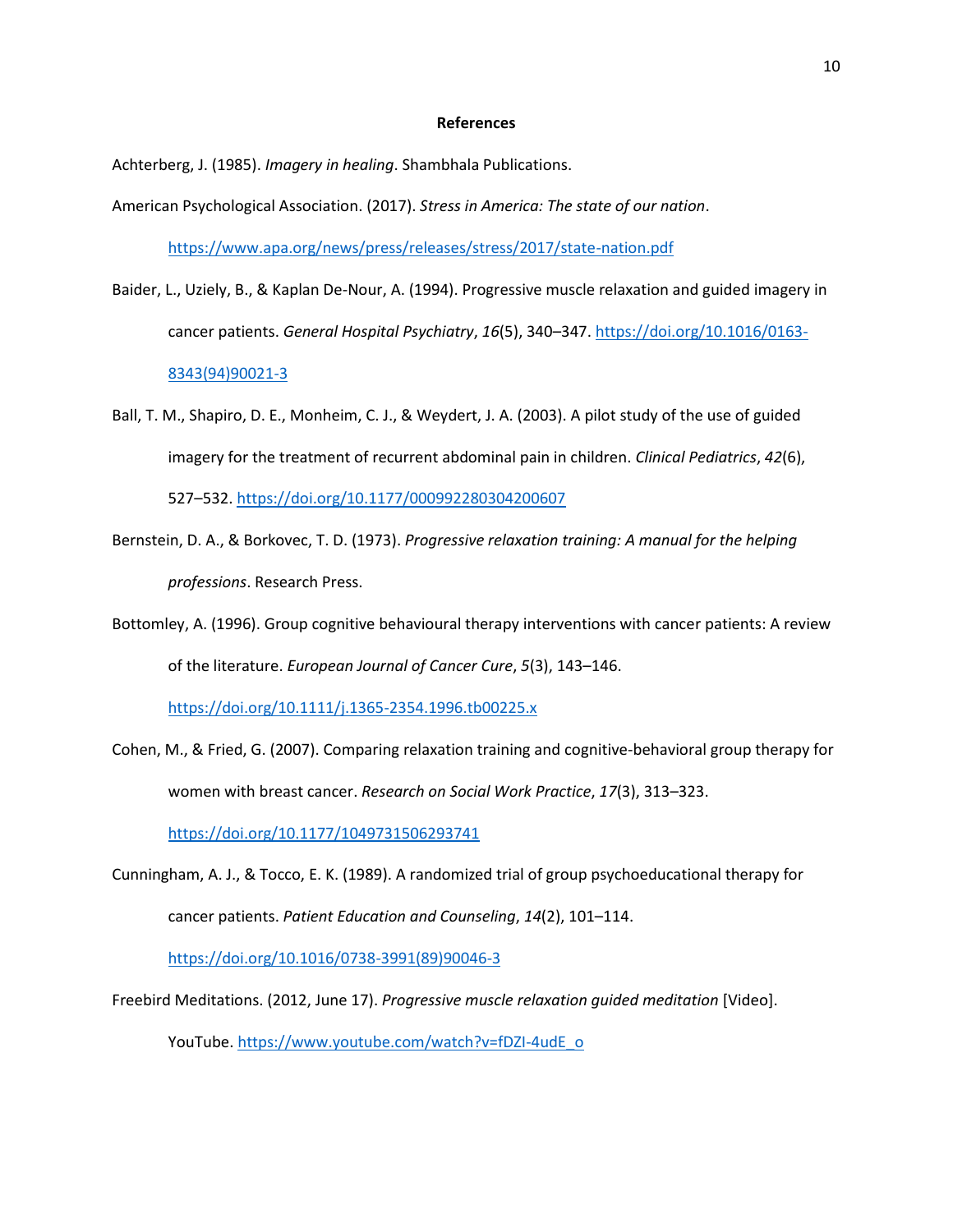Hardy, K. (2017, October 8). Mindfulness is plentiful in "The post-traumatic insomnia workbook." *Veterans Training Support Center*[. http://bit.ly/2D6ux8U](http://bit.ly/2D6ux8U)

Hashim, H. A., & Zainol, N. A. (2015). Changes in emotional distress, short term memory, and sustained attention following 6 and 12 sessions of progressive muscle relaxation training in 10–11 years old primary school children. *Psychology, Health & Medicine*, *20*(5), 623–628.

<https://doi.org/10.1080/13548506.2014.1002851>

Holden-Lund, C. (1988). Effects of relaxation with guided imagery on surgical stress and wound healing. *Research in Nursing & Health*, *11*(4), 235–244.<http://doi.org/dztcdf>

Jacobson, E. (1938). *Progressive relaxation* (2nd ed.). University of Chicago Press.

- Lange, S. (1982, August 23–27). *A realistic look at guided fantasy* [Paper presentation]. American Psychological Association 90th Annual Convention, Washington, DC.
- McCallie, M. S., Blum, C. M., & Hood, C. J. (2006). Progressive muscle relaxation. *Journal of Human Behavior in the Social Environment*, *13*(3), 51–66[. http://doi.org/b54qm3](http://doi.org/b54qm3)
- McGuigan, F. J., & Lehrer, P. M. (2007). Progressive relaxation: Origins, principles, and clinical applications. In P. M. Lehrer, R. L. Woolfolk, & W. E. Sime (Eds.), *Principles and practice of stress management* (3rd ed., pp. 57–87). Guilford Press.
- Menzies, V., Lyon, D. E., Elswick, R. K., Jr., McCain, N. L., & Gray, D. P. (2014). Effects of guided imagery on biobehavioral factors in women with fibromyalgia. *Journal of Behavioral Medicine*, *37*(1), 70– 80[. https://doi.org/10.1007/s10865-012-9464-7](https://doi.org/10.1007/s10865-012-9464-7)
- Peterson, A. L., Hatch, J. P., Hryshko-Mullen, A. S., & Cigrang, J. A. (2011). Relaxation training with and without muscle contraction in subjects with psychophysiological disorders. *Journal of Applied Biobehavioral Research*, *16*(3–4), 138–147[. https://doi.org/10.1111/j.1751-9861.2011.00070.x](https://doi.org/10.1111/j.1751-9861.2011.00070.x)
- Rausch, S. M., Gramling, S. E., & Auerbach, S. M. (2006). Effects of a single session of large-group meditation and progressive muscle relaxation training on stress reduction, reactivity, and